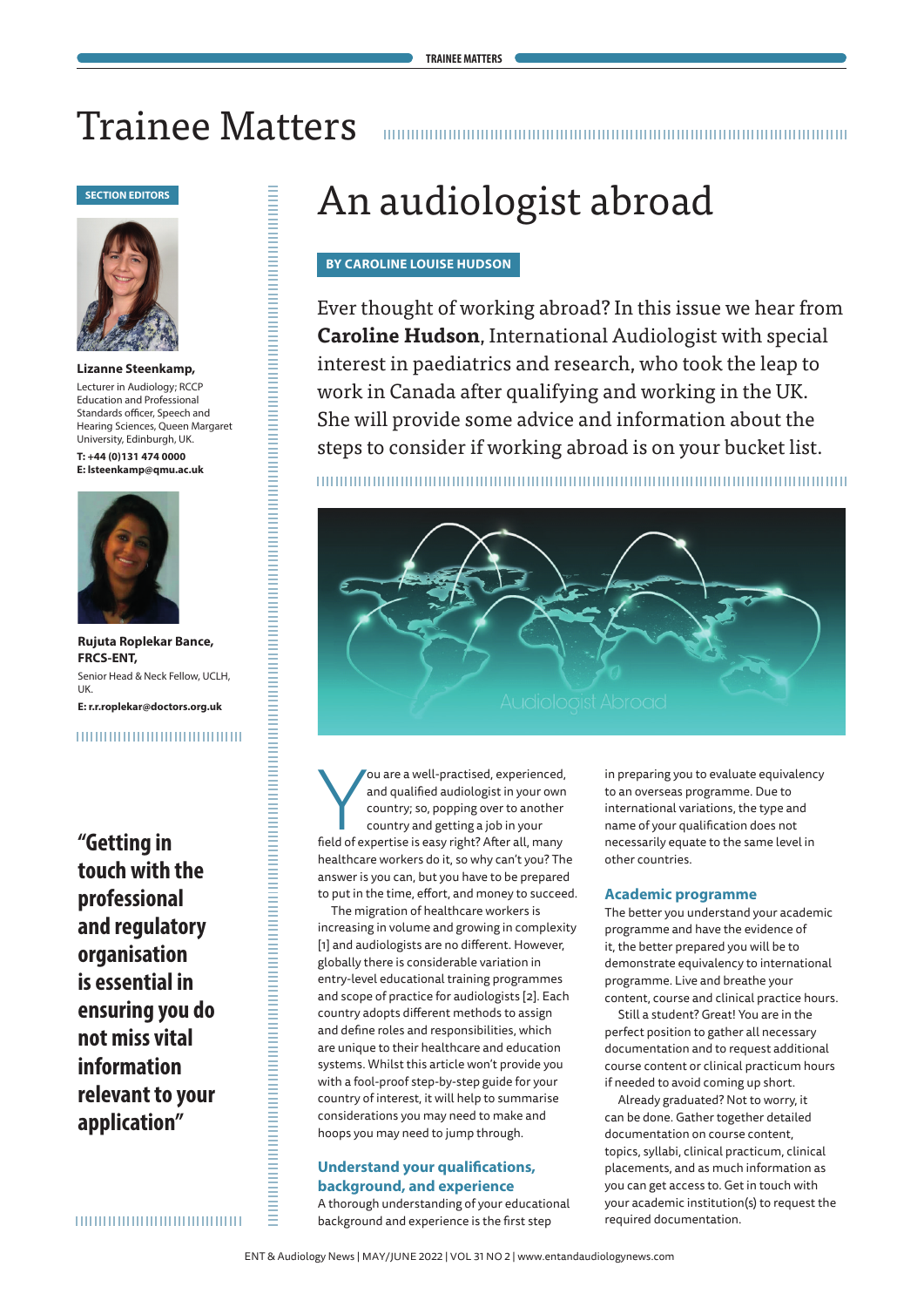# **"Are you required to demonstrate your level of expertise, your equivalency to entry-level practitioners, or both?"**

# **Clinical work experience and professional development**

Critical evaluation of your own experience is vital in demonstrating your expertise, but also identifying areas for improvement that could be addressed before your application. Gather evidence of your roles and responsibilities through job descriptions, national and local scopes of practice. Credible and varied references are also important; think about who a good reference would be and make contact with them.

Important to note: often, equivalency is measured against an entry-level practitioner. Specialisation in one area of audiology can be beneficial but also an application hindrance.

# **Decide where you want to go the fun stuff and the legal stuff**

Decide what you want from your move. Do you want a better (or different) work-life balance? Do you want to be close to the sea, the mountains? Do you want the big city life or are you looking for a break? Do you want to be near friends and/or relatives abroad? Consider your options for visas, work permits, sponsorship, and also salaries, taxes, cost of living, and relocation expenses. Are you eligible to work? What options are available? Are you in a financial position to move? Can you live on the expected salary? Government websites will be the main source of information for eligibility for visa requirements. Other general research should be able to help you determine working conditions, expected hours of work, entitlement to annual leave, health coverage, etc.

# **Mutual Recognition Agreement?**

Unlike with other professions, it does not appear that a Mutual Recognition Agreement exists for audiology professionals. An agreement previously existed between the US and Canada, but it ceased to exist when the US increased its minimum education requirements to a doctoral degree in 2012 [3]. However, some countries do recognise some international qualifications. For example, the New Zealand Audiological Society (NZAS) recognises qualifications from Australia, Canada and the United States [4], though there are still additional requirements for applicants from these countries.

# **Professional registration**

Find the relevant professional organisations and do your research. The information is out there, you may just have to work hard to find it.

How does the country (or jurisdiction) define roles and responsibilities of audiology professionals? What professional organisations are there? Are you required to gain professional registration? With whom? Are you required to register nationally and locally? What job titles are used? Are titles legally 'protected'? Do you have to be registered as both an audiologist and hearing instrument practitioner (for example)? Does registration depend on the type of practice you work in (public health or private)? Do you have to be registered at all? Is your qualification recognised?

Getting in touch with the professional and regulatory organisation is essential in ensuring you do not miss vital information relevant to your application. It can be easy to miss something you aren't looking for.

# **International applications**

Most regulators have pathways for international and overseas applicants. It is in your interest to fully review all requirements. Are you required to demonstrate your level of expertise, your equivalency to entrylevel practitioners, or both? Do you need to have practised recently? Do you need to pass a language assessment? Do you need to have your qualifications assessed by a third party? Do you need to evidence your current registration? Do you need to provide references?

It is in your interest to demonstrate your equivalency to their requirements as clearly as possible. How can you do that? Well, that depends. Work your way through the application documents but be sure to ask the regulators if you can provide supplementary information and whether there is a desired format for it. Keep comprehensive notes about how you have come to any conclusions you have, and be sure to demonstrate this to the regulator in your supplementary information.

It could be useful to use information you have obtained from your academic institution, your work experience, your continuing professional development, and national scopes of practice, etc. Often, a significant breakdown of your course content and hours under pre-defined areas is required. It is likely your content was not

designed in the same way as your destination country. It therefore may take some time to arrange in the desired format.

# **What happens if you don't meet the requirements?**

Don't despair. There is always a way to make it happen if you want it enough. Are you able to provide more evidence? Can you provide supporting letters from past employers, personnel from your academic institution, etc? Is there an option for provisional membership/registration? Can you take more exams? Can you become an intern or take part in clinical supervision? Are there bridging programmes available to address any gaps in knowledge that are identified? Are there alternative pathways to follow? Do you need additional qualifications? Do you need to study in your country of interest? Can you register for an alternative position and job title? A hearing instrument dispenser or an audiometrist?

# **Timelines and fees**

Often international applicants are viewed on a case-by-case basis. No one case or situation is the same. Do not underestimate the time it can take to pull all the information together into the application format, along with any supporting information. It could be months before the information is formatted clearly and succinctly. Regulators usually provide an estimated timeframe but consider allowing more time, just in case there are additional unexpected requirements you need to meet. It is worth factoring in the availability of academic institution staff members; they are often unavailable between semesters.

Costs will vary from one country to the next, but expect fees relating to application and assessments, examinations, membership acceptance, and annual registration in addition to immigration costs.

# **Job hunting**

Finding a job that is right for you can be difficult enough in your home country, let alone a whole new part of the world. As with most job applications, use your resume and application to evidence that you meet the minimum requirements and more. Demonstrate that you are keen and willing to learn. Employers may or may not be aware that there are significant differences between countries, and some may require evidence of registration before they will consider an applicant. It is up to you to show your value.

# **Landed a job? What next?**

Congratulations! Allow yourself some time to celebrate but be ready to really work. Do not underestimate the time it takes to learn how audiology works in this new